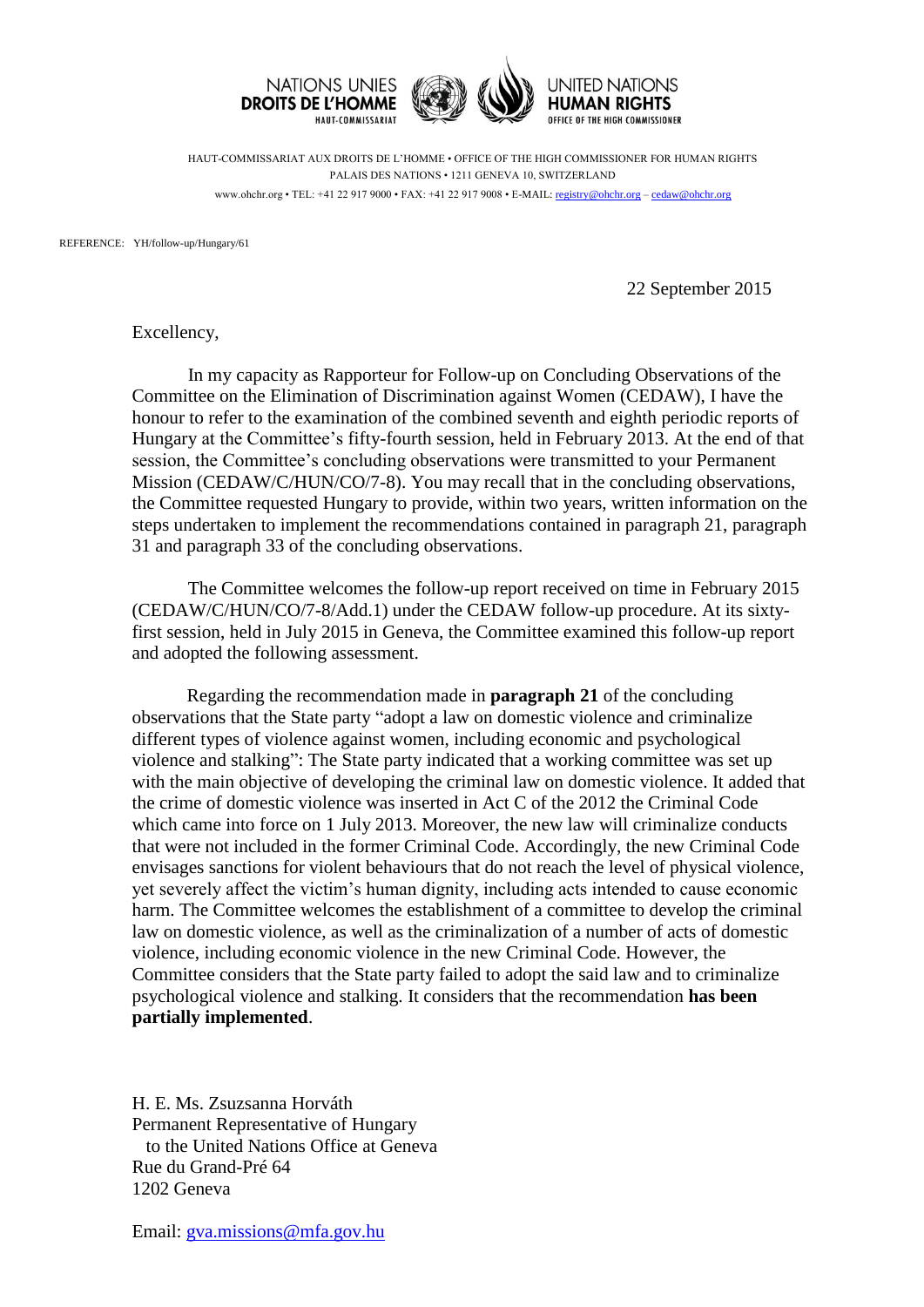

Regarding the recommendation that the State party "amend its legislation concerning restraining orders with a view to providing adequate protection to victims in all types of cohabitation and extend the duration of restraining orders": The State party mentioned that Act LXXII of 2009 on preventive restraining orders applies to cases of violence between relatives. According to Section 16 (2) of the law, courts may order a preventive injunction to stay away for 60 days (instead of 30 days), a provision which has been effective since 15 March 2014. The State party also stated that, under Act XIX of 1998 on Criminal Proceedings, a restraining order can be issued also after the start of criminal proceedings. Since 2009, the court may issue a restraining order for ten to sixty days and can re-issue it repeatedly thereafter if necessary. An offender who wilfully violates the rules of restraining may be fined or remanded in pre-trial detention. The Committee considers that the State party took some steps to implement the recommendation by extending the duration of restraining orders. However, it considers that the State party failed to amend its legislation concerning restraining orders with a view to providing adequate protection to victims in all types of cohabitation. The Committee considers that the recommendation **has been partially implemented**.

Regarding the recommendation that the State party "amend its Criminal Code to ensure that rape is defined on the basis of the lack of voluntary consent of the victim": The State party indicated that the new Criminal Code defines rape and sexual assault as an act of sexual coercion (Section 196) which encompasses all forms of constraints and is carried out without the voluntary and free consent of the victim. The Committee considers that the State party amended its Criminal Code to ensure that rape is defined on the basis of coercion and the lack of voluntary consent of the victim. It considers that the recommendation **has been implemented**.

The Committee recommends that, in relation to paragraph 21 of the concluding observations, the State party provide, **in its next periodic report**, information on further actions taken to:

1) Expeditiously adopt the law on domestic violence and criminalize different types of violence against women, including psychological violence and stalking; and

2) Amend its legislation concerning restraining orders with a view to providing adequate protection to victims in all types of cohabitation.

Regarding the recommendation made in **paragraph 31** of the concluding observations that the State party "provide adequate access to family planning services and affordable contraceptives, including emergency contraception, to all women including women with disabilities, Roma women, women living with HIV/AIDS and migrant and refugee women, i.e., by covering the costs of range of modern contraceptives under the public health insurance and eliminating the prescription requirement for emergency contraception": The State party indicated that contraceptives are available at affordable prices. It added that legal regulations enable the National Health Insurance Fund to support, on a case-by-case basis, the purchase of contraceptives by women living in extraordinary conditions upon request. It further mentioned that emergency contraception should be considered as a last resort solution and should remain under close medical control. The Committee considers that the State party failed to take any measures to provide adequate access to family planning services and affordable contraceptives, including emergency contraception, to all women including women with disabilities, Roma women, women living with HIV/AIDS and migrant and refugee women, i.e., by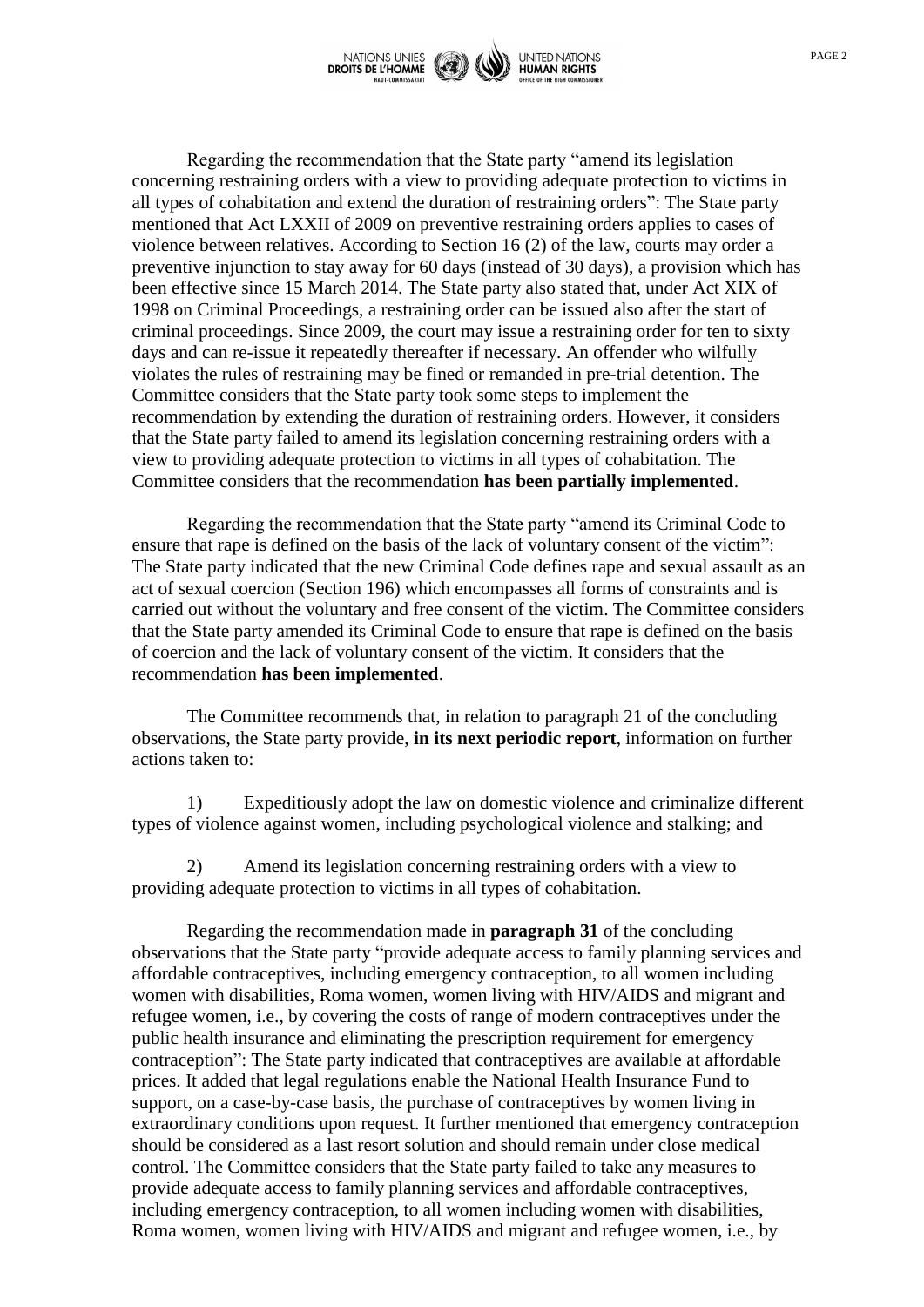

covering the costs of range of modern contraceptives under the public health insurance. The Committee further considers that the State party failed to eliminate the prescription requirement for emergency contraception. It considers that the recommendation **has not been implemented**.

Regarding the recommendation that the State party "ensure access to safe abortion without subjecting women to mandatory counselling and a medically unnecessary waiting period as recommended by the World Health Organization": The State party mentioned that the three-day grace period between the decision-making and the intervention, as well as the mandatory consultation cannot be deemed as unreasonable, since their aim is to ensure that the decision, which has irreversible consequences, is well grounded. However, it specified that these provisions on mandatory consultation and waiting period only apply to interventions requested by women in a severe emergency situation (not health-related). In cases of abortion due to the health condition of the pregnant woman or the foetus, a separate request on the basis of a specialist opinion is not required to carry out the intervention. The Committee considers that the State party failed to ensure access to safe abortion in all cases, without subjecting women to mandatory counselling and a medically unnecessary waiting period as recommended by the World Health Organization. It considers that the recommendation **has not been implemented**.

The Committee recommends that, in relation to paragraph 31 of the concluding observations, the State party provide, **in its next periodic report**, information on further actions taken to:

1) Provide adequate access to family planning services and affordable contraceptives, including emergency contraception, to all women including women with disabilities, Roma women, women living with HIV/AIDS and migrant and refugee women, i.e., by covering the costs of range of modern contraceptives under the public health insurance and eliminating the prescription requirement for emergency contraception; and

2) Ensure access to safe abortion in all cases, without subjecting women to mandatory counselling and a medically unnecessary waiting period as recommended by the World Health Organization.

Regarding the recommendation made in **paragraph 33** of the concluding observations that the State party "eliminate forced sterilization of women with disabilities by training health professionals, raising their awareness toward their own prejudices, and repeal or amend Act CLIV of 1997 which enables doctors to perform forced sterilizations on very wide grounds, contrary to international health standards on free and informed consent of persons with disabilities": The State party mentioned that, according to Act CLIV of 1997 on health, multiple safeguards limit the performance of sterilization on persons with disabilities. Indeed, if an intervention is performed to sterilize a person with limited capacity or an incapable person, the information on other possible methods of contraception, the nature of the surgical intervention and its potential risks and consequences, as well as on the chances of restoring the conceptive ability shall be given in a way that is understandable by the affected person. Moreover, the approval of the guardianship authority is required for performing such intervention in order to ensure that the request of the affected person is in accordance with his/her will and he/she is aware of the consequences of his/her decision. Further, an intervention to sterilize a person with limited capacity under Section 187/B of the Health Act may only be carried out on the basis of a final court decision, after hearing the affected person, the legal representative